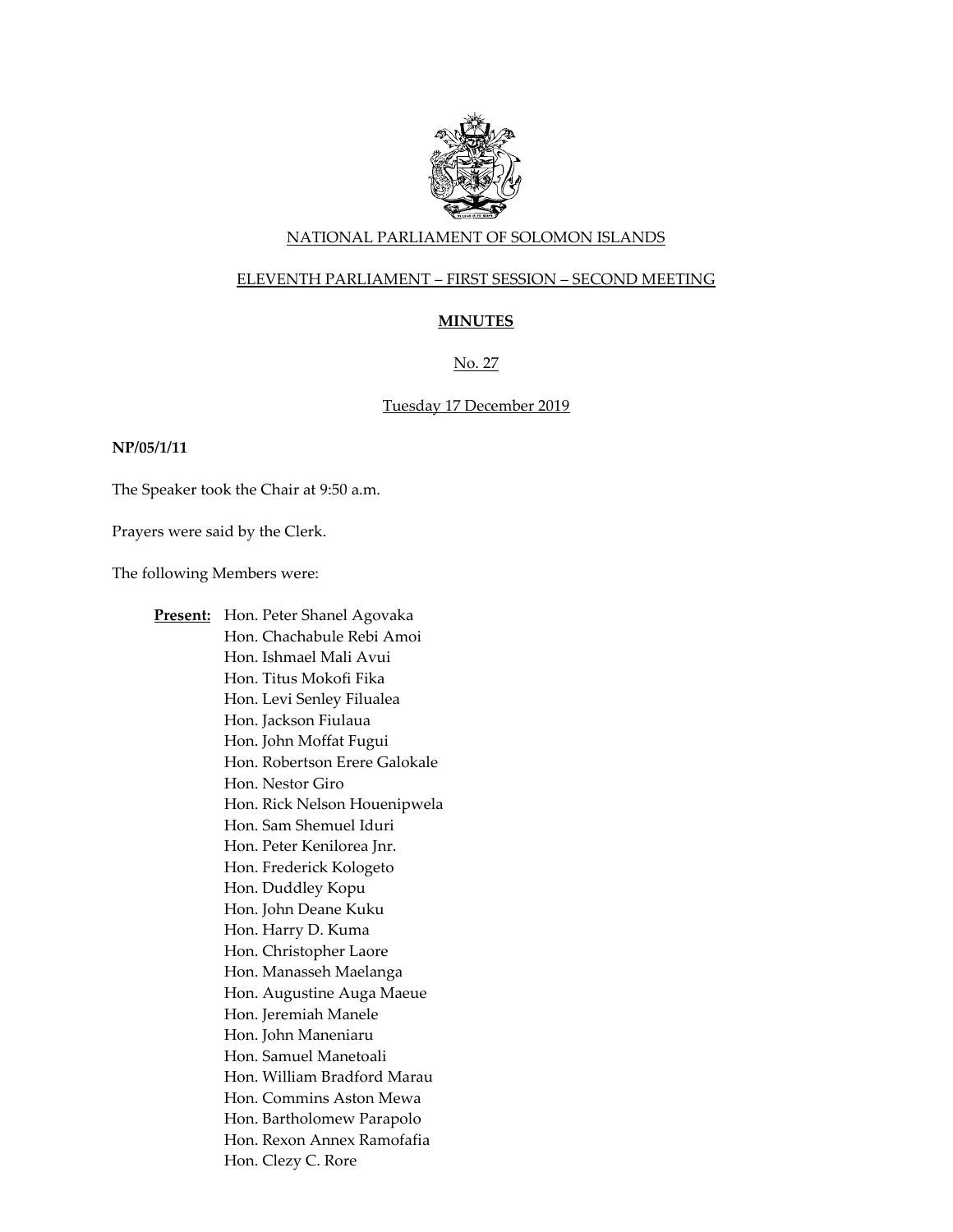Hon. Rollen Seleso Hon. Stanley Festus Sofu (*Presiding*) Hon. Manasseh Damukana Sogavare Hon. Makario Tagini Hon. Lanelle Olandrea Tanangada Hon. Dr. Culwick Togamana Hon. Bradley Tovosia Hon. Namson Tran Hon. Anthony Kamutulaka Veke Hon. Jaimie Vokia Hon. Matthew Cooper Wale

**Absent:** Hon. Heinz Horst Bodo Dettke Hon. Douglas Ete Hon. Dr. Tautai Agikimua Kaituu Hon. Martin Mokolo Kealoe Hon. Samson Maneka Hon. Derick Rawcliff Manu'ari Hon. Dickson Panakitasi Mua Hon. Danny Philip Hon. Charles Sigoto Hon. Freda A. B. Tuki Soriacomua Hon. Silas Kerry Vaqara Tausinga

#### **MOTIONS**

#### **Motion No.6 – Motion of** *Sine-die*

Hon. Manasseh Sogavare, Prime Minister had moved:

"That at the adjournment of Parliament on Wednesday 18th December 2019, the present meeting shall be concluded and Parliament shall then stand adjourned *sine die*."

Debate commenced and the following members spoke:

| Hon. Matthew Wale     | - Leader of Opposition and MP for Aoke/Langalanga |
|-----------------------|---------------------------------------------------|
| Hon. Rick Houenipwela | MP for Small Malaita                              |

*Parliament suspended at 11:30 a.m. until 2:00 p.m.* 

*Parliament resumed at 2:15 p.m.*

Debate continued and the following members spoke:

Hon. John Deane Kuku - MP for North New Georgia